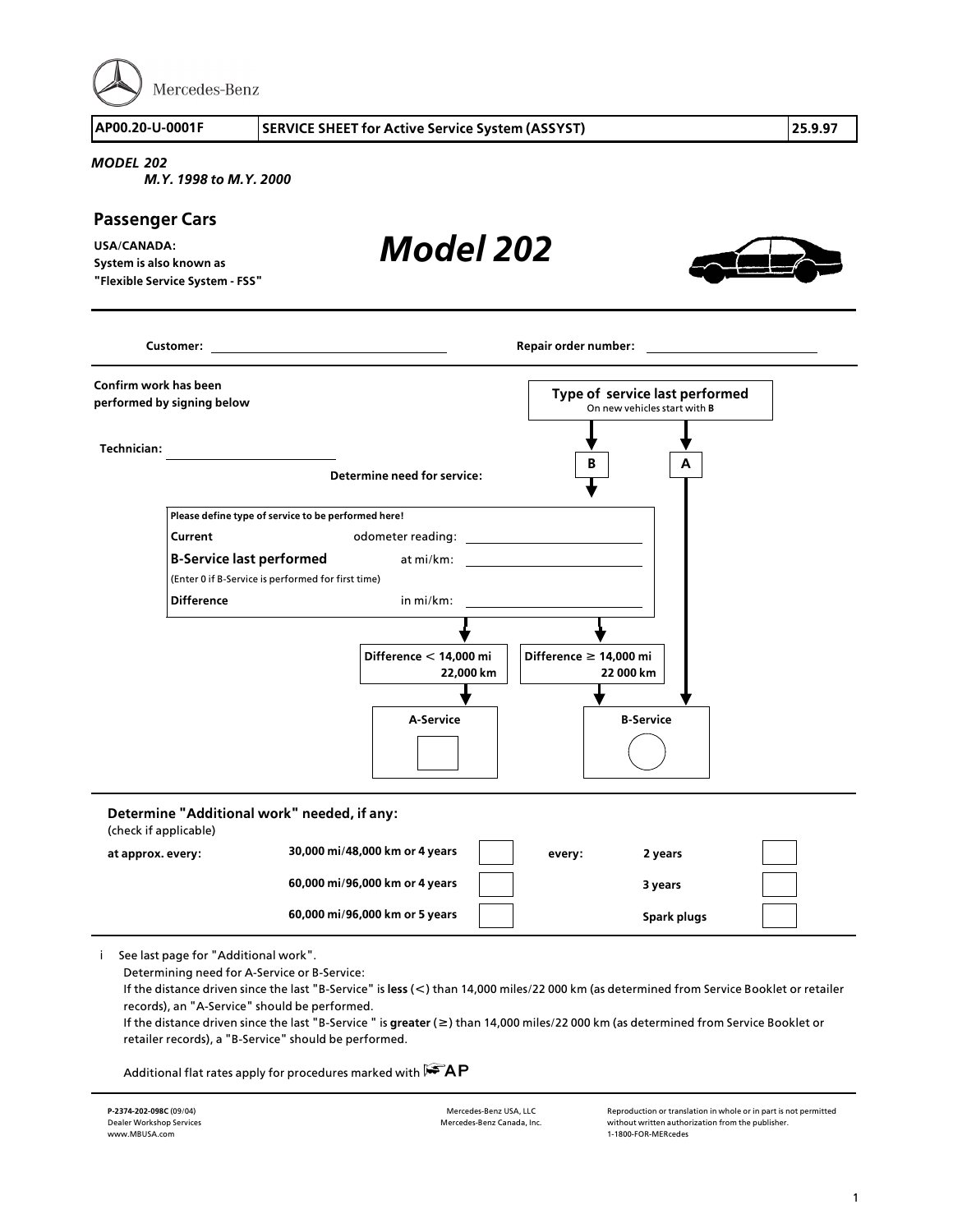| completed $\boxtimes$ |        | A-Service                                                                                                                                                                                                             | $\perp$           | ( )B-Service | Not O.K.     |                  |
|-----------------------|--------|-----------------------------------------------------------------------------------------------------------------------------------------------------------------------------------------------------------------------|-------------------|--------------|--------------|------------------|
|                       |        | Brake test on dynamometer or test drive.<br>Check parking brake and run in according<br>to specifications (observe instructions in<br>Maintenance Manual for vehicles with ASR,<br>ESP!).<br>Enter brake values in N: |                   | ⊗            |              | AP42.00-P-4290BA |
|                       |        | front rear<br>Parking brake                                                                                                                                                                                           |                   |              |              |                  |
|                       |        | left                                                                                                                                                                                                                  |                   |              |              |                  |
|                       |        | right                                                                                                                                                                                                                 |                   |              |              |                  |
|                       |        | Vehicle passenger compartment                                                                                                                                                                                         |                   |              |              |                  |
|                       |        | <b>Function check</b>                                                                                                                                                                                                 |                   |              |              |                  |
|                       | $\Box$ | Horn, headlamp flasher, hazard flas-<br>hers, turn signals                                                                                                                                                            | ⊠                 | ⊗            | П            |                  |
|                       | □      | Warning/indicator lamps, illumination<br>and interior lighting                                                                                                                                                        | 区                 | ⊗            | □            |                  |
|                       | □      | Exterior lighting incl. headlamps                                                                                                                                                                                     | 区                 | ⊗            | П            |                  |
|                       | □      | Windshield wiper, windshield washer<br>system                                                                                                                                                                         | ⊠                 | ⊗            | П            | AP82.35-P-8252BA |
|                       | П      | Headlamp cleaning system                                                                                                                                                                                              | 区                 | ⊗            |              | AP82.15-P-8252BA |
|                       | $\Box$ | Check seat belts for damage and proper<br>function                                                                                                                                                                    | ⊠                 | ⊗            |              | AP91.40-P-9150Z  |
|                       |        | Reset FSS counter in instrument cluster                                                                                                                                                                               | ⊠                 | ⊗            |              |                  |
|                       | $\Box$ | Replace dust filter                                                                                                                                                                                                   | ⊠                 | ⊗            | ГI           | AP83.00-P-8381EA |
|                       |        | Wheels, brakes                                                                                                                                                                                                        |                   |              |              |                  |
|                       | $\Box$ | Remove and reinstall wheels, rotate if<br>necessary, does not apply for vehicles with<br>different tire sizes front/rear                                                                                              |                   | ⊗            |              | AP40.10-P-4050Z  |
|                       | $\Box$ | Check brake pads for lining thickness<br>front/rear                                                                                                                                                                   |                   | ⊗            |              | AP42.10-P-4251BA |
|                       |        | Check condition of brake discs front and<br>rear                                                                                                                                                                      |                   | ⊗            | Е            | AP42.10-P-4251BA |
|                       | $\Box$ | Check thickness of brake pads by removing<br>and reinstalling right front wheel                                                                                                                                       | $\mathsf{\times}$ |              | $\Box$       | AP42.10-P-4251BA |
|                       | □      | Check condition of brake discs by removing<br>and reinstalling right front wheel                                                                                                                                      | ⊠                 |              | Л            | AP42.10-P-4251BA |
|                       | $\Box$ | Check tires for damage and condition                                                                                                                                                                                  | ⊠                 | ⊗            | $\mathsf{L}$ | AP40.10-P-4051Z  |
|                       | $\Box$ | Measure tread depth, enter in mm:                                                                                                                                                                                     | 区                 | ⊗            | $\Box$       | AP40.10-P-4051Z  |
|                       |        | LF<br>RF<br>LR.<br>RR                                                                                                                                                                                                 |                   |              |              |                  |
|                       |        | outside                                                                                                                                                                                                               |                   |              |              |                  |
|                       |        | center                                                                                                                                                                                                                |                   |              |              |                  |
|                       |        | inside                                                                                                                                                                                                                |                   |              |              |                  |
|                       | $\Box$ | Correct tire inflation pressure                                                                                                                                                                                       | 区                 | ⊗            | □            |                  |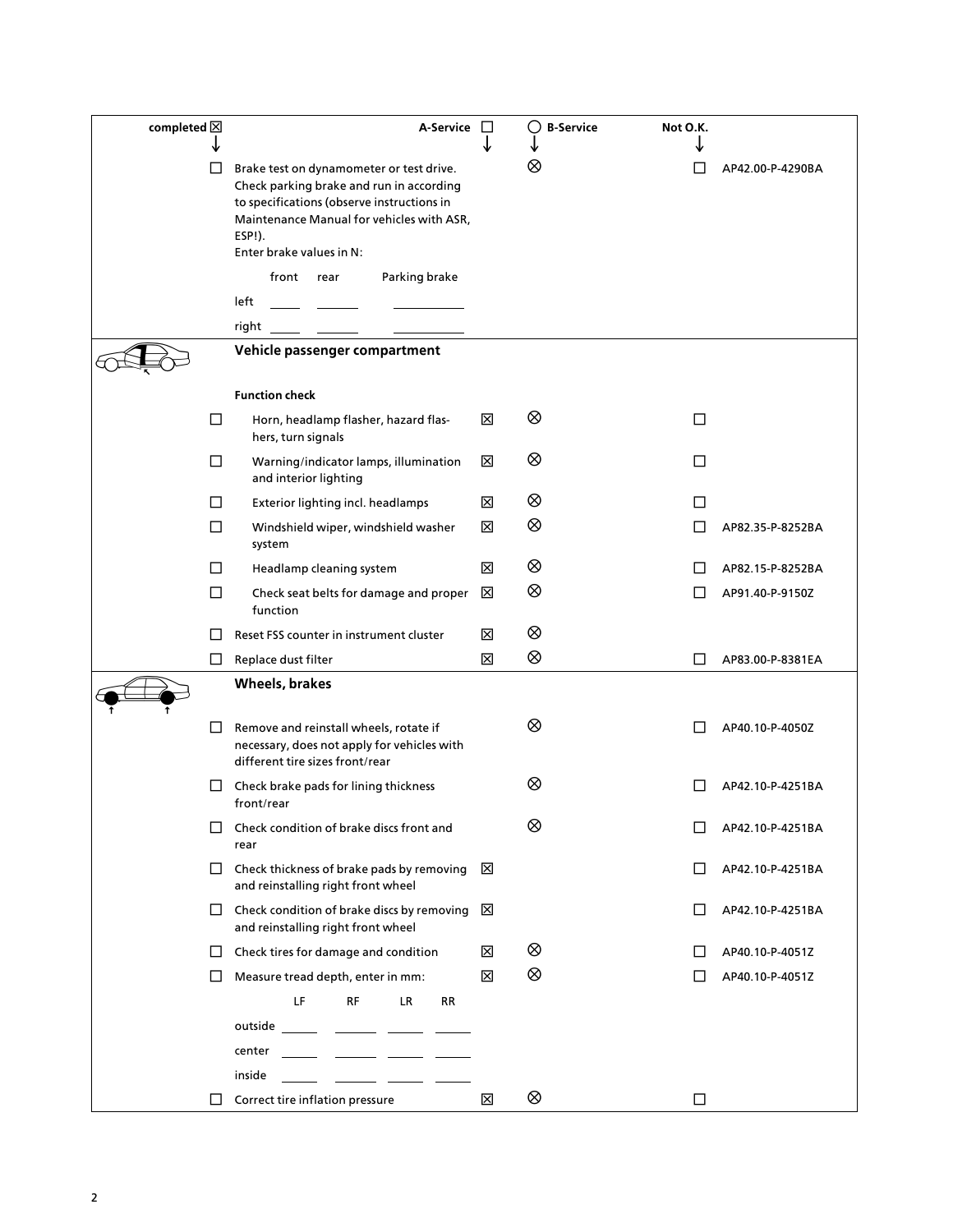| completed $\boxtimes$ |        | A-Service                                                                                                                                                                                |   | $\left(\begin{array}{c} 1 \end{array}\right)$<br><b>B-Service</b> | Not O.K. |                  |
|-----------------------|--------|------------------------------------------------------------------------------------------------------------------------------------------------------------------------------------------|---|-------------------------------------------------------------------|----------|------------------|
|                       |        | Vehicle underbody                                                                                                                                                                        |   |                                                                   |          |                  |
|                       |        |                                                                                                                                                                                          |   |                                                                   |          |                  |
|                       | LI     | Visual check for<br>Leakage - Major components<br>Chafe marks, line routing, components.<br>In the event of leakage, determine cau-<br>se and perform repair via separate work<br>order. |   | ⊗                                                                 |          | AP00.20-P-0053BA |
|                       | LI     | Check condition of front axle ball joints                                                                                                                                                |   | ⊗                                                                 |          | AP33.20-P-3353BA |
|                       | ப      | Check condition of steering's mechanical<br>components                                                                                                                                   |   | ⊗                                                                 |          | AP46.00-P-4653BA |
|                       |        | <b>Engine compartment</b>                                                                                                                                                                |   |                                                                   |          |                  |
|                       | LI     | Visually check<br>Leakage - Major components<br>Chafe marks, line routing, components.<br>In the event of leakage, determine cau-<br>se and perform repair via separate work<br>order.   |   | ⊗                                                                 |          | AP00.20-P-0053BA |
|                       | ⊔      | Engine oil and filter change                                                                                                                                                             | 区 | ⊗                                                                 |          | AP18.00-P-0101AB |
|                       |        | <b>Check and correct fluid level</b>                                                                                                                                                     |   |                                                                   |          |                  |
|                       | $\Box$ | Engine cooling system, antifreeze and<br>corrosion protection<br>°C                                                                                                                      | ⊠ | ⊗                                                                 |          | AP20.00-P-2010Z  |
|                       | $\Box$ | Brake system                                                                                                                                                                             | ⊠ | ⊗                                                                 |          | AP42.10-P-4210Z  |
|                       | П      | Power steering                                                                                                                                                                           |   | ⊗                                                                 |          | AP46.00-P-4611BB |
|                       | $\Box$ | AC refrigerant level                                                                                                                                                                     |   | ⊗                                                                 | □        |                  |
|                       |        | In the event of leakage, determine cau-<br>se and perform repair via separate work<br>order.                                                                                             |   |                                                                   |          |                  |
|                       | □      | Windshield washer                                                                                                                                                                        | ⊠ | ⊗                                                                 |          | AP82.35-P-8210Z  |
|                       | ப      | Check condition of poly-V-belt                                                                                                                                                           |   | ⊗                                                                 |          | AP13.22-P-1351Z  |
|                       | ⊔      | Lubricate throttle linkage, check function<br>and condition                                                                                                                              |   | ⊗                                                                 |          | AP30.10-P-3022ZA |
|                       | ⊔      | Lubricate catch, safety catch and hinges on<br>engine hood.                                                                                                                              | × | ⊗                                                                 |          | AP88.40-P-8821BA |
|                       |        | Front, rear of vehicle                                                                                                                                                                   |   |                                                                   |          |                  |
|                       | ⊔      | Inspect headlamp setting, adjust to correct<br>setting                                                                                                                                   |   | ⊗                                                                 |          | AP82.10-P-8260A  |
|                       | ப      | Replace windshield wiper rubber inserts                                                                                                                                                  |   | ⊗                                                                 |          | AP82.30-P-8280Z  |
|                       | $\Box$ | Check condition of wiper blades for<br>headlamps                                                                                                                                         |   | ⊗                                                                 |          | AP82.15-P-8252BA |
|                       |        |                                                                                                                                                                                          |   |                                                                   |          |                  |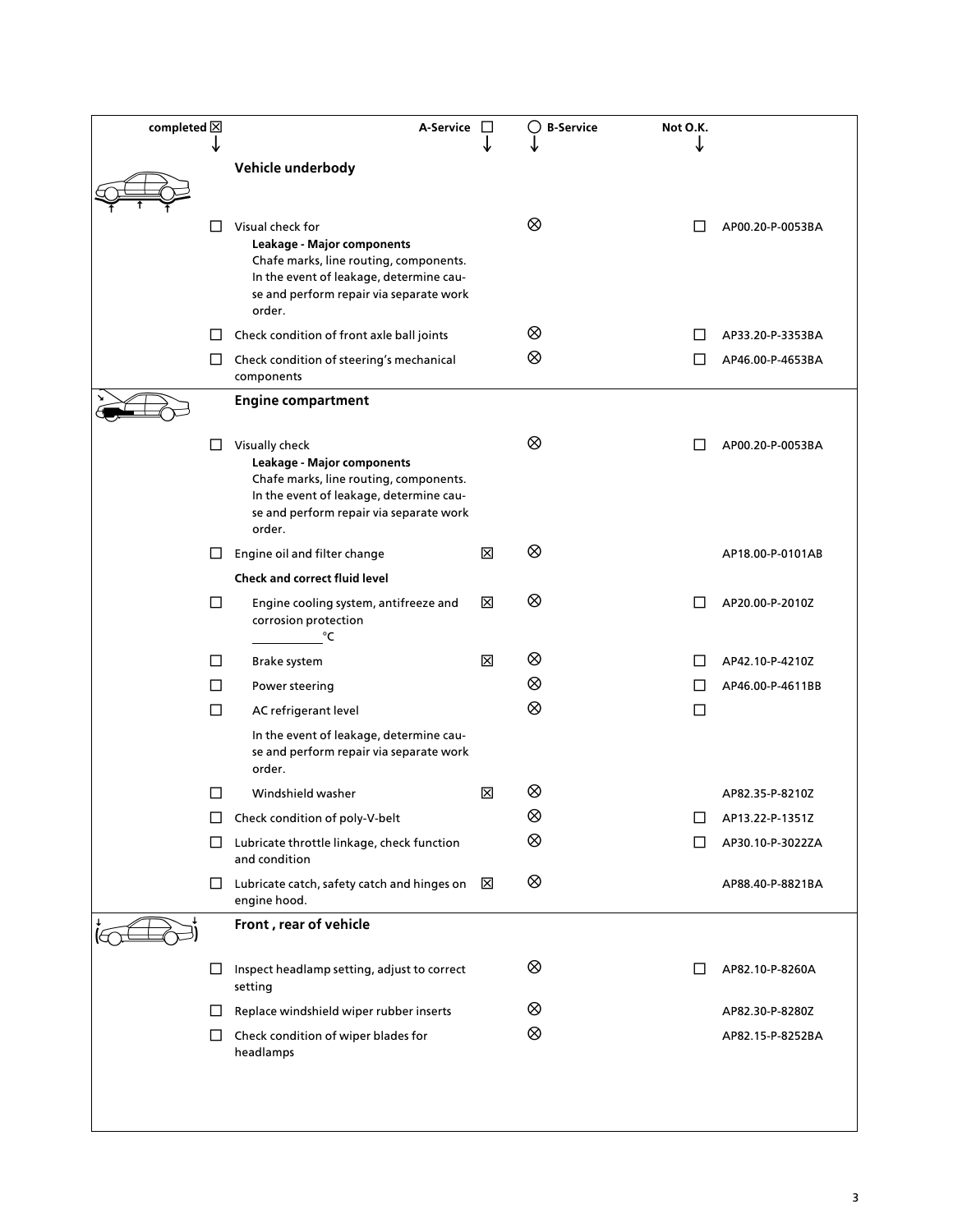|       | completed $\boxtimes$ | A-Service                                                                                                                      |        | ◯<br><b>B-Service</b> | Not O.K.     |                  |
|-------|-----------------------|--------------------------------------------------------------------------------------------------------------------------------|--------|-----------------------|--------------|------------------|
|       |                       | <b>Trunk</b>                                                                                                                   |        |                       |              |                  |
|       |                       |                                                                                                                                |        |                       |              |                  |
|       |                       | Check                                                                                                                          |        |                       |              |                  |
|       | $\Box$                | If so equipped:<br>Battery, wet cell<br>Check acid level, replenish                                                            |        | ⊗                     |              | AP54.10-P-5410A  |
|       | $\Box$                | Additionally check battery using<br>"Midtronics MCR 717" Tester                                                                |        | ⊗                     |              | AP54.10-U-5453A  |
|       |                       | $\Box$ If so equipped:<br>Battery, AGM/VRLA with black housing<br>Check battery condition using "Midtronics<br>MCR 717" Tester |        | ⊗                     |              | AP54.10-U-5453A  |
|       |                       | $\Box$ Correct tire inflation pressure in spare tire                                                                           | ⊠      | ⊗                     | $\Box$       |                  |
|       |                       | <b>Additional work</b>                                                                                                         |        |                       |              |                  |
|       | completed $\boxtimes$ | Perform:                                                                                                                       | yes    |                       | Not O.K.     |                  |
|       | T                     |                                                                                                                                |        |                       |              |                  |
|       |                       | At approx. every 30,000 mi/48,000 km<br>or 4 years:                                                                            |        |                       |              |                  |
| l FAP | $\mathsf{L}$          | Check condition of drive shaft flex discs                                                                                      | П      |                       |              | AP41.10-P-4152Z  |
| l FAP | ⊔                     | Retighten lock bolts of steering. Observe<br>torque.                                                                           | $\Box$ |                       |              | AP46.20-P-4671BA |
|       |                       | At approx. every 60,000 mi/96,000 km<br>or 4 years:                                                                            |        |                       |              |                  |
| l FAP | ப                     | Replace fuel filter<br>Gasoline engines (up to M.Y. 1999)                                                                      | □      |                       |              | AP47.20-P-0780DA |
|       | $\Box$                | Engine 111                                                                                                                     | П      |                       |              | AP47.20-P-0780DB |
| FAP   | ⊔                     | Replace air cleaner filter element                                                                                             | □      |                       |              |                  |
|       |                       | At approx. every 60,000 mi/96,000 km<br>or 5 years:                                                                            |        |                       |              |                  |
| l≌AP  | $\Box$                | Replace fuel filter (as of M.Y. 2000)<br>Gasoline engines                                                                      | □      |                       |              | AP47.20-P-0780DA |
|       |                       | <b>Every 2 years</b>                                                                                                           |        |                       |              |                  |
| l FAP | $\Box$                | Replace brake fluid                                                                                                            | $\Box$ |                       |              | AP42.00-P-4280BA |
| l FAP | $\Box$                | Check body for paint damage<br>by Service Advisor                                                                              | □      |                       |              | AP98.00-P-9850BA |
| l FAP | ⊔                     | Check chassis and supporting body parts<br>for damage and corrosion<br>by Service Advisor                                      | □      |                       | $\mathsf{L}$ | AP00.20-P-0090BA |
|       |                       | Every 3 years                                                                                                                  |        |                       |              |                  |
| l≈AP  | $\Box$                | Replace coolant                                                                                                                | □      |                       |              | AP20.00-P-2080A  |
| l FAP | $\Box$                | Sliding/pop-up roof: clean and grease sli-<br>ding rails and sliders                                                           | □      |                       |              | AP77.20-P-7730BA |
|       |                       |                                                                                                                                |        |                       |              |                  |